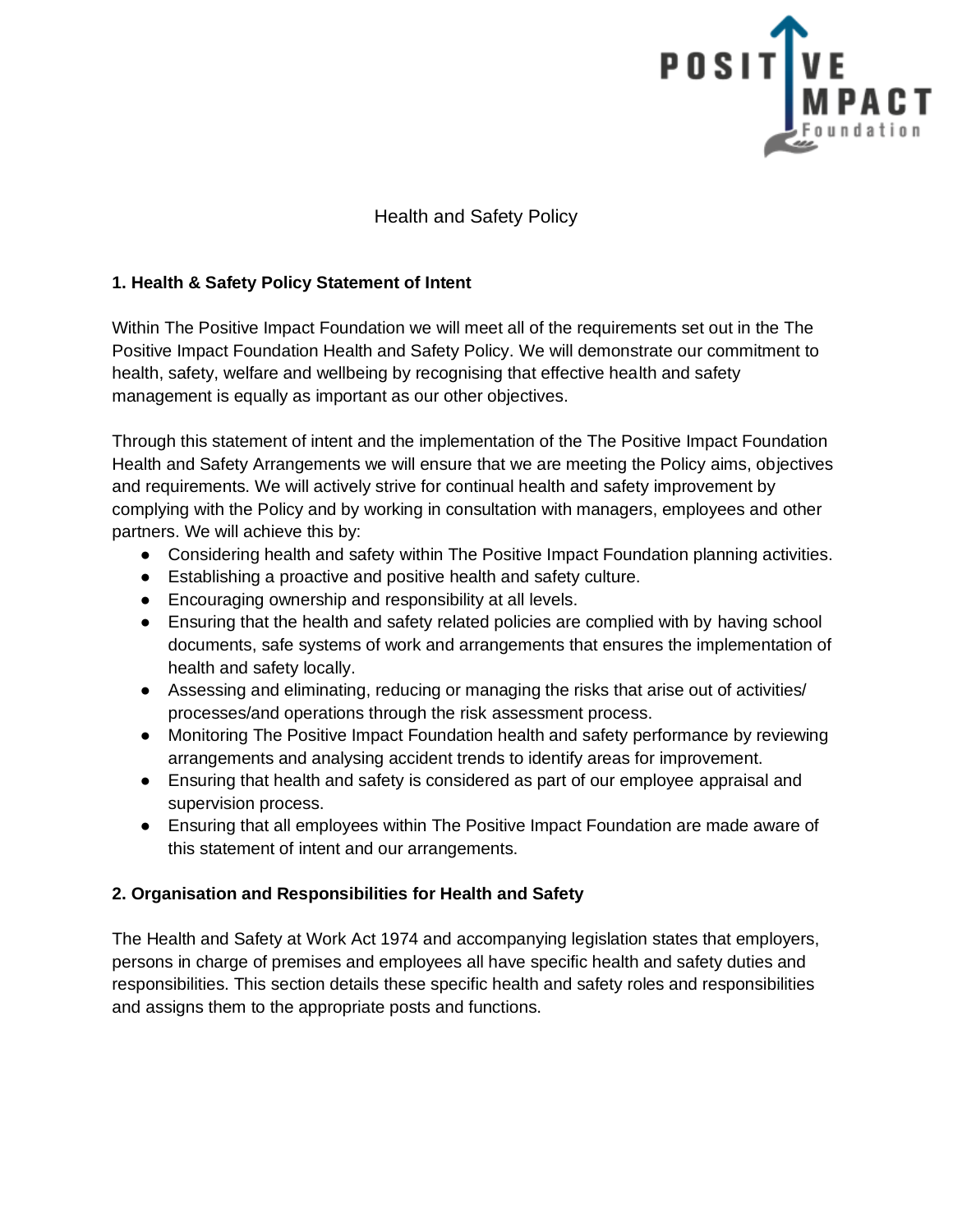

### **2.1 Health & Safety roles and responsibilities**

Successful health and safety management depends on a systematic approach throughout The Positive Impact Foundation so that health and safety becomes fully integrated with all other aspects of school management. A proactive health and safety culture will require strategic leadership from the Director (James Armson), with support from all other staff.

This policy assigns roles and responsibilities to The Positive Impact Foundation post holders as specified below:

#### **2.2 Director**

The Director has been appointed as the responsible person for Health and Safety within The Positive Impact Foundation. The Director will promote the adequate and proper consideration of health and safety to senior managers and employees within The Positive Impact Foundation. The designated member responsible for Health and Safety is Leah Grant.

The Director will present a report to the relevant Managers for Health & Safety and Safeguarding issues on a yearly and termly basis respectively on the health and safety performance of The Positive Impact Foundation, which will include:

Health & Safety Manager (**See Appendix 1 i**) Setting performance related targets and objectives:

- Measuring health and safety performance Auditing.
- Inspection reporting via WCC Fire, Security and Health & Safety.

Designated Safeguarding Lead (**See Appendix 1 ii**) Monitoring of Health and Safety to include:

- Accident statistics.
- Accident recording and investigation.
- Review of performance.
- First Aid Training.

Designated First Aiders

- Leah Grant
- Jade Richardson
- James Armson
- David Strong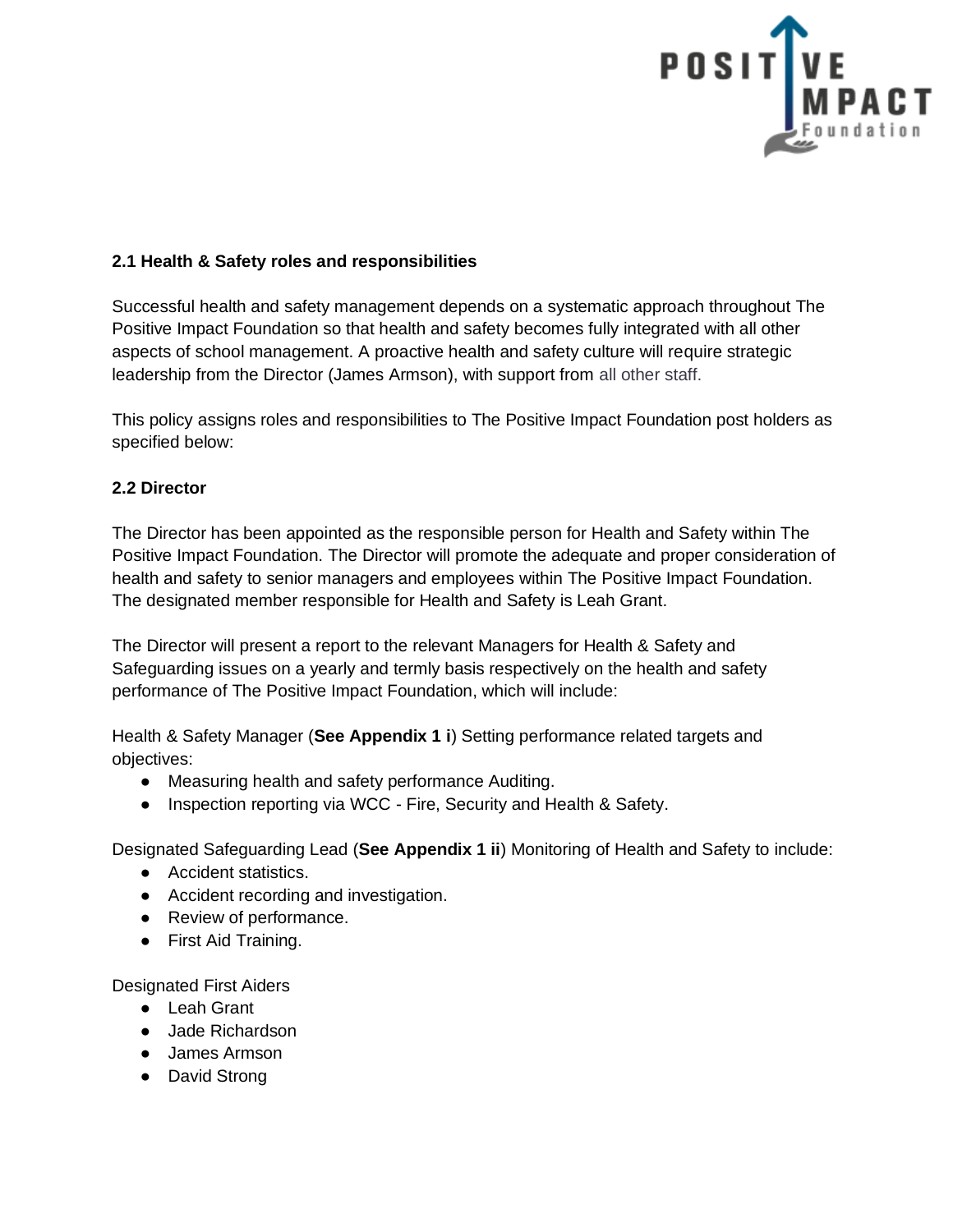

The organisations First Aid Kit can be found located in the office of the premises.

### **The Director (James Armson) will:**

1. Ensure that satisfactory health and safety standards are maintained through effective management and risk assessment processes.

2. Ensure that when making decisions/arranging new projects for the service area, health, safety, welfare and wellbeing issues are considered and dealt with fully.

3. Ensure that adequate health and safety communication channels exist within their employees area of control.

4. Ensure that adequate resources are provided to maintain health, safety and welfare, and manage these resources on a risk priority basis.

5. Work proactively to promote a positive safety culture.

6. Ensure that procedures exist and are effectively implemented to identify and provide the information, instruction, training and supervision needed to ensure health and safety.

7. Seek to proactively develop and improve Health and Safety within The Positive Impact Foundation.

8. Ensure procedures are in place for the reporting and recording of accidents and incidents, and near miss investigations and taking appropriate action to prevent recurrence within the statutory time scales.

9. Review and monitor accidents and incident statistics to identify trends and areas of high risk. Provide support and resources to ensure adequate controls are put in place to prevent recurrence, and to ensure continual health, safety and wellbeing improvement.

10. Ensure that their employees understand and accept their individual responsibilities regarding health and safety and are adequately trained to carry out their responsibilities.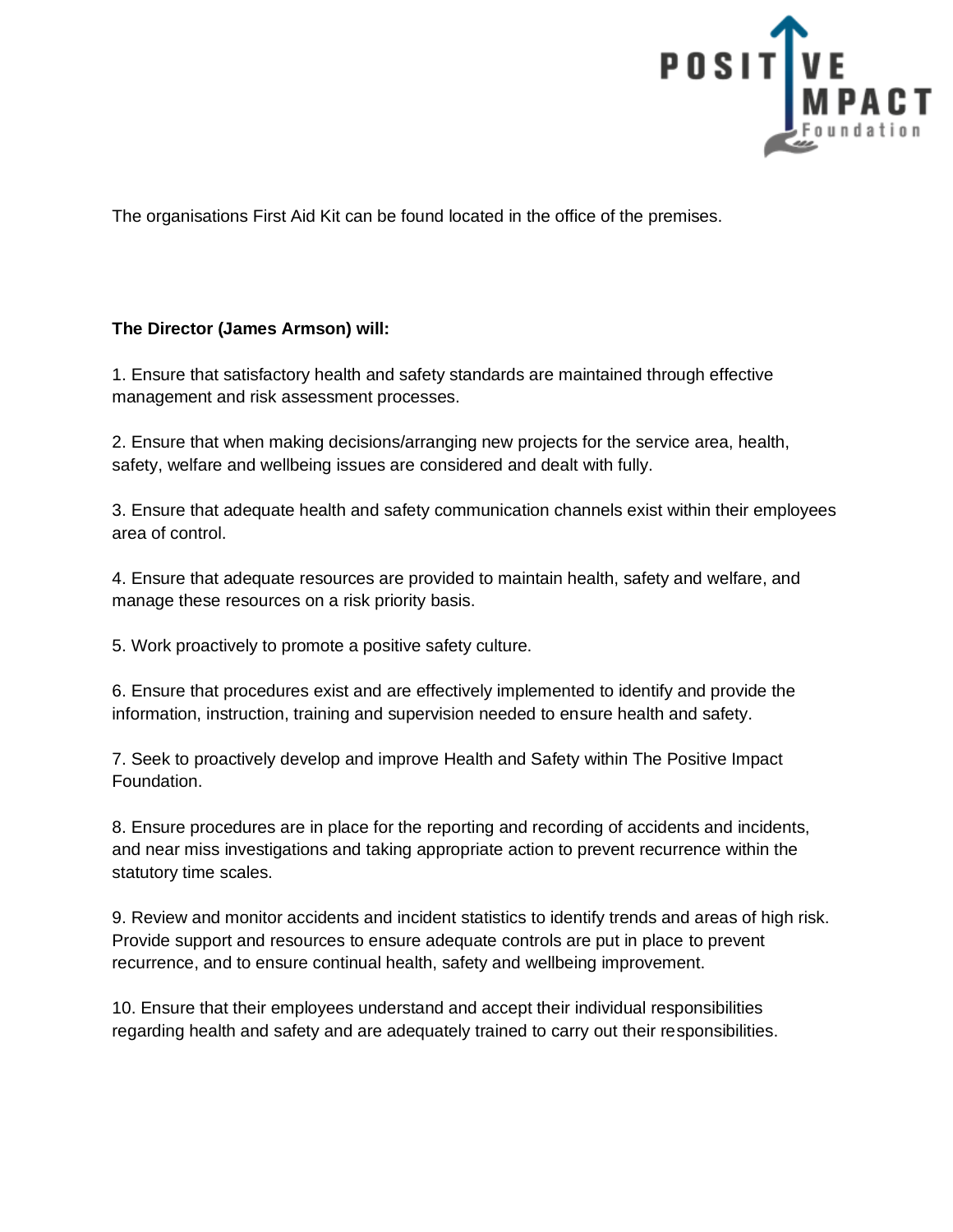

11. In conjunction with the Senior Leadership Team/ Health and Safety Officer, monitor and review the health and safety targets and priorities in line with the overall school objectives; and ensure the provision of adequate resources to achieve compliance.

12. Ensure that health and safety arrangements and performance are formally evaluated, monitored and reviewed at least on an annual basis.

13. Ensure that Warwickshire County Council is consulted, along with employees' representatives, and that professional health and safety advice is sought e.g. WES Safety and Premises, prior to changes in accommodation and working practices.

14. Ensure that Warwickshire County Council is informed of any breach of health and safety statutory requirements; and immediately when there is Health and Safety Executive (HSE) involvement.

15. Ensure that safe systems of work are fully discussed, recorded, implemented and reviewed with the appropriate employees concerning:

- Current work activities.
- Planning new activities, methods of work etc.
- Design/acquisition of new buildings, plant and equipment.

16. Ensure that informal tours of the workplace are carried out to proactively identify good and poor health and safety performance. This will demonstrate visible management commitment to health and safety within their service areas.

17. Ensure that a formalised workplace inspection regime is in place to identify hazards and to take appropriate action.

18. Ensure that contractors receive an induction to the premises/area they are working, including emergency evacuation. This will provide the contractors with information/ awareness of the hazards within the area of work, action to be taken, and the monitoring of their activities.

19. Ensure consultation takes place between managers from other employers, organisations and appropriate employees' safety representatives, when sharing premises.

20. Consult and seek advice where necessary; and

21. Provide clear leadership on health and safety and set a personal example.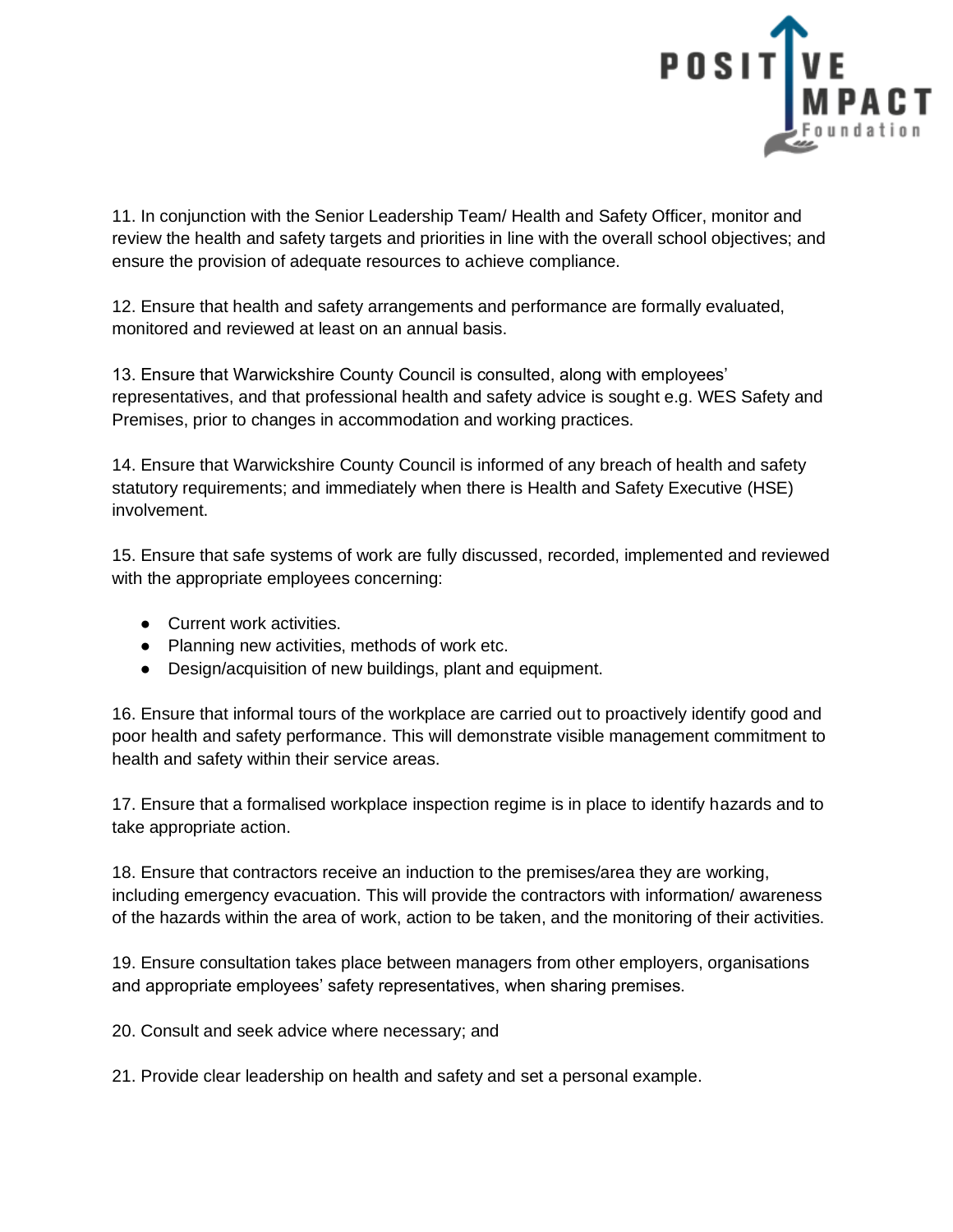

The Director will delegate the day to day management and monitoring of Health & Safety practice and procedure to a nominated Health & Safety Officer (**See Appendix 1 iii)** who will, for the sake of clarity, be the responsible person on site.

## **2.4 Senior Leadership Team, Director, Heads of Department**

All managers are responsible for managing health and safety in their area of responsibility. Departmental policies will specify the roles and responsibilities required by managers to ensure legal compliance and best practice. They will:

1. Comply with The Positive Impact Foundation health and safety policies.

2. Ensure that risk assessments are undertaken for work activities/ processes/and operations.

3. Eliminate the risk or reduce to the lowest possible level by managing the risk effectively.

4. Ensure that all employees are familiar with the relevant risk assessment findings, control measures, safe systems of work, and local arrangements.

5. Set up and maintain safe, healthy working conditions.

6. Provide all new starters with a health and safety induction.

7. Audit and monitor safe working practices and procedures.

8. Ensure that procedures and training programmes are set up and maintained for all employees.

9. When designing, buying and using new plant and equipment ensure that health, safety and wellbeing is considered as part of the risk assessment process.

10. Ensure that new, reviewed or changed processes and services are assessed for risks before they are put into practice.

11. Ensure that accidents, incidents and near misses are reported and investigated, where necessary, so that appropriate action can be taken to prevent a recurrence.

12. Ensure that contractors and other people's activities (for example, employees from other service areas) are monitored.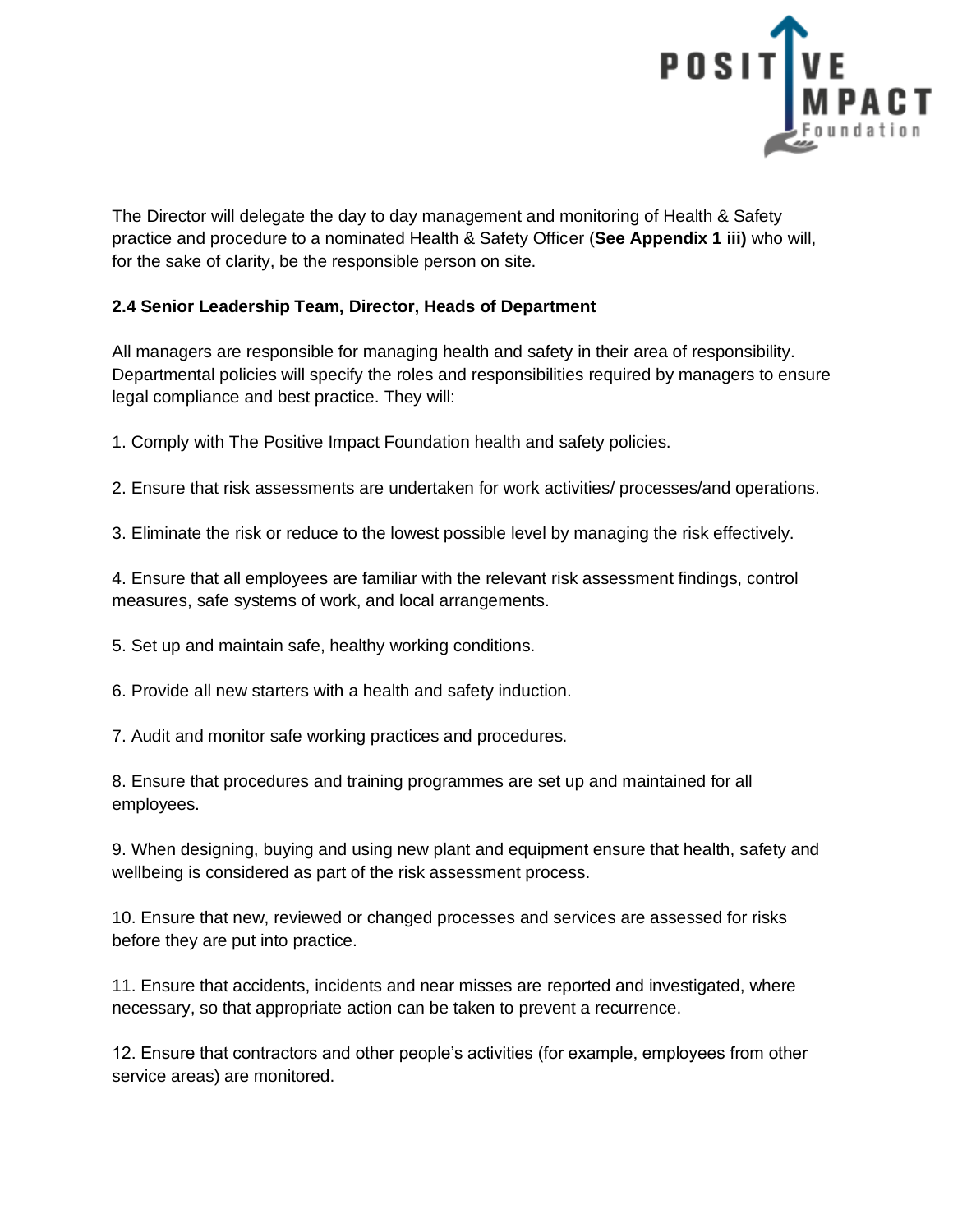

13. Ensure that all employees are able to carry out their responsibilities, and encourage them to work with managers to promote an attitude of safe working across The Positive Impact Foundation.

14. Ensure that a formalised workplace inspection regime is in place to identify hazards and to take appropriate action.

15. Ensure that contractors receive an induction to the premise/area in which they are working. This will provide the contractors with information/awareness of the hazards within the area of work, action to be taken, and the monitoring of their activities.

### **2.5 Employees**

**Definition:** All The Positive Impact Foundation employees will include students, volunteers, agency workers and contract workers, for the terms and reference of this policy.

All employees, including those with managerial responsibilities, have an important role to play in effective health and safety management. All employees have a responsibility to:

1. Take reasonable care, while at work, to ensure that they do not endanger either themselves or anyone else who might be affected by their actions or omissions.

2. Co-operate with their employer or other person in respect of their health and safety duties and follow all instructions (written and verbal) to protect their own and other people's health and safety.

3. Not misuse or interfere with any safety equipment and/or protective clothing provided and avoid improvisation in any form, which could create unnecessary risks to health and safety.

4. Ensure that plant and equipment is in a safe condition, before use and acquaint themselves with all relevant processes, materials and substances and use as advised. Report any defects, loss or damage to their manager.

5. Be aware of their capabilities and competence, both physically and mentally and inform a manager if they feel unable to continue with their duties.

6. Behave appropriately at all times in the workplace.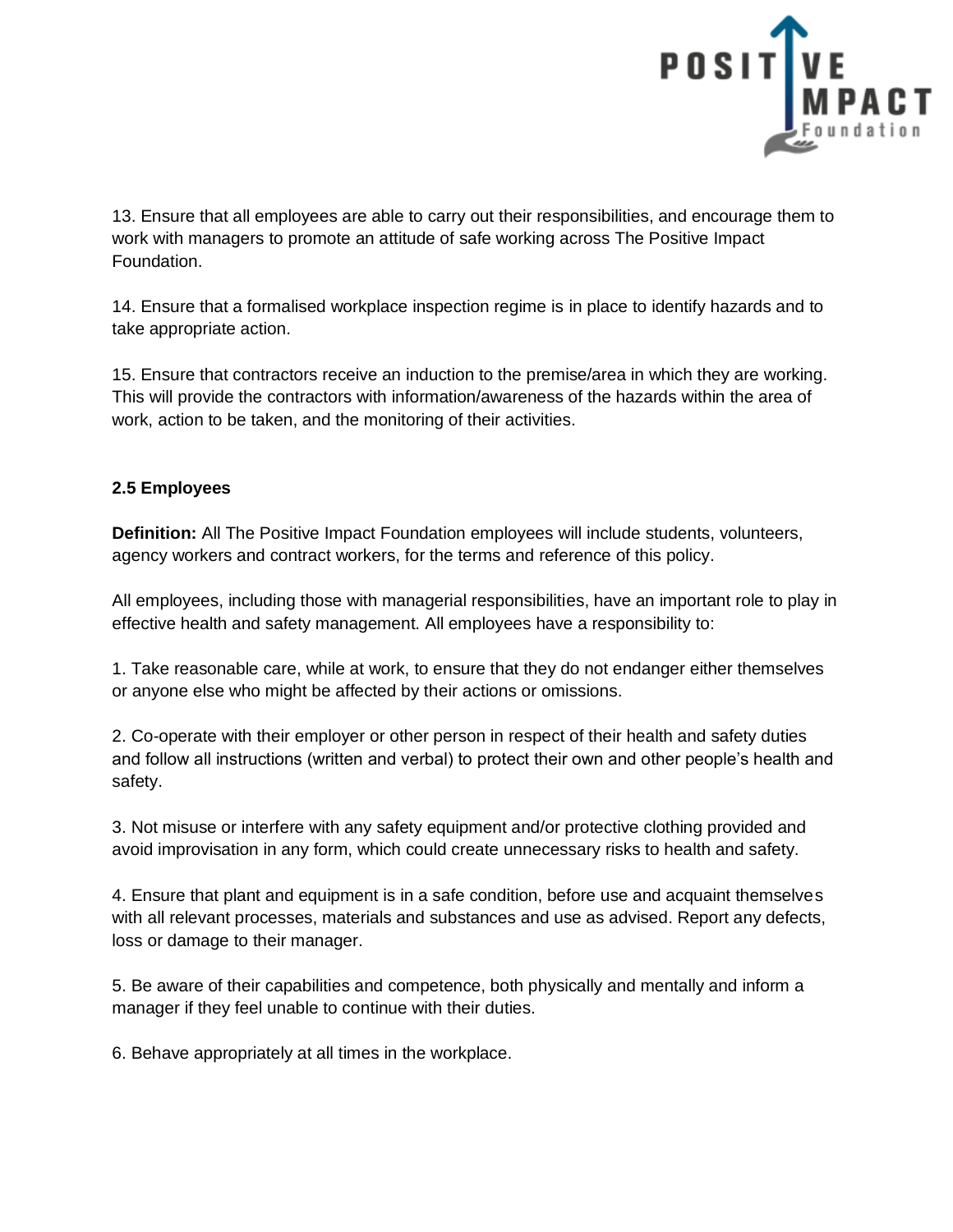

7. Avoid taking shortcuts or changing work activities, which could create unnecessary risks to their health and safety. Use all safety equipment and/or personal protective equipment that is provided.

8. Report all accidents, incidents (including incidents of violence, diseases and dangerous occurrence), near misses, as well as unsafe methods of work, unsafe conditions/tools/plant/ equipment/premises/appliances/practices, and concerns about health, safety or wellbeing to their manager, even if an injury was not sustained.

9. Be familiar with any health and safety policies, procedures, risk assessments or any other health and safety documentation, applicable to them and their work. Follow all instructions therein (whether verbal or written).

10. Be appropriately dressed for their working environment and activity.

11. Be aware of the First Aid provision at their workplace and understand the fire/emergency evacuation and fire prevention procedures, position of fire alarms and equipment and participate in drills as required.

12. Take part in health and safety training and development as necessary.

13. Take part in health surveillance programmes, as required.

14. Set a good personal example in respect of health and safety.

Policy Document Health and Safety Policy Updated: J Armson/D Strong Date: November 2020 - to be reviewed February 2021.

Signed by Director

James Armson